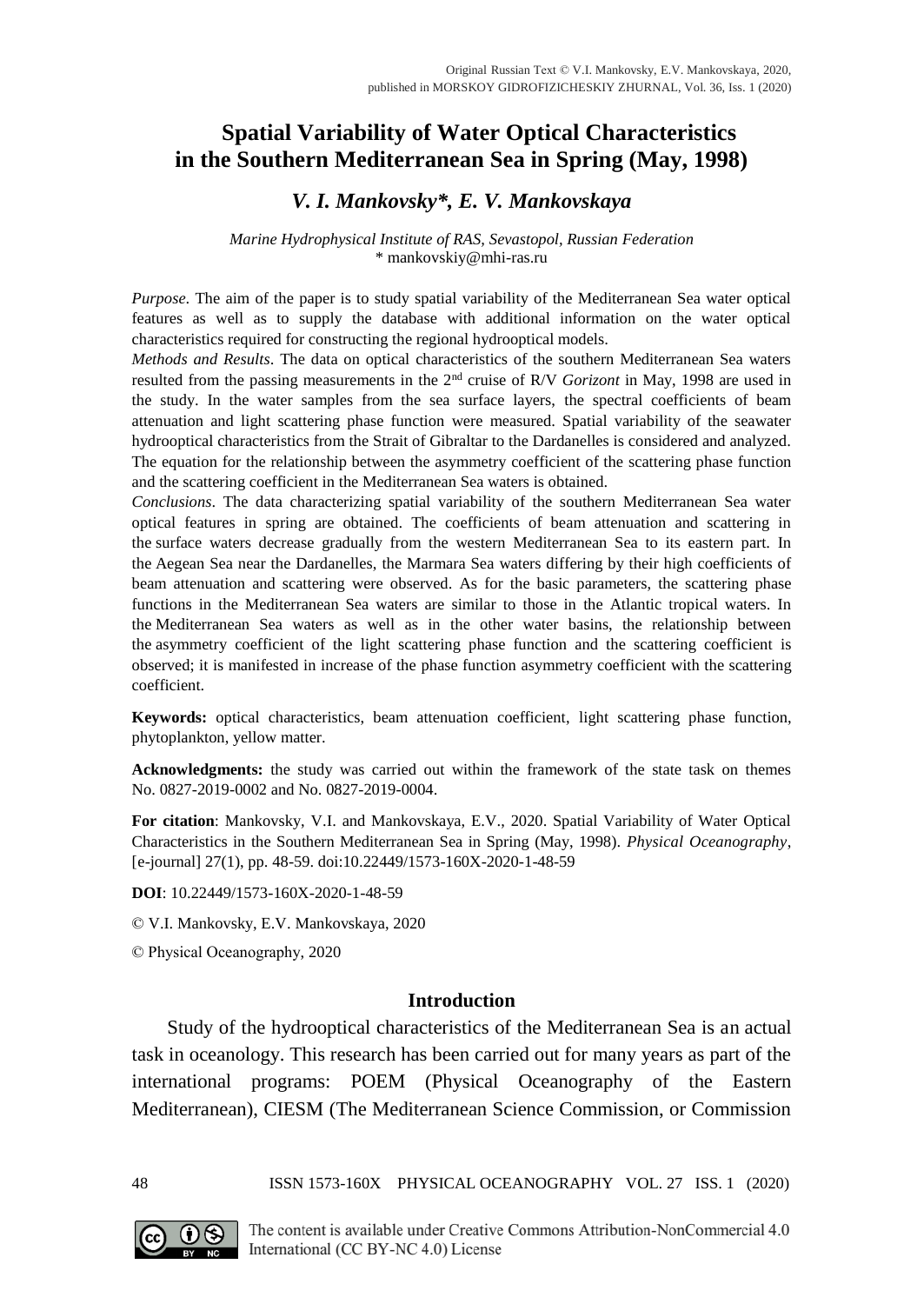Internationale pour l'Exploration Scientifique de la Méditerranée) and MEDCOAST (Mediterranean Coastal Foundation) [1–4].

Since 1972, Marine Hydrophysical Institute (MHI) has been included in the study of the optical properties of Mediterranean waters under the national programs "The World Ocean" and "Satellite Oceanology". From 1972 to 1992 MHI carried out optical studies in thirteen expeditions in the Mediterranean Sea. A summary of these expeditions is given in [5].

These studies resulted in obtaining extensive data on the optical properties of the Mediterranean Sea waters: spectral beam attenuation coefficient, light scattering phase functions, reflectance band ratio, water column reflectance, Secchi disk depth [5–11]. Most of this data relates to the eastern part of the sea.

In May 1998, on the second cruise of R/V *Gorizont* from Sevastopol to Lisbon to the international oceanographic exhibition EXPO-98 passing measurements of the optical characteristics of waters in the southern Mediterranean Sea were carried out by Marine Hydrophysical Institute as a part of the *Satellite Oceanology* program. The research was aimed to study the spatial variability of the optical properties of Mediterranean Sea waters, as well as to supply the database with information on the optical characteristics of water necessary for constructing regional hydro-optical models.

The spectral beam attenuation coefficient and the light scattering phase functions were measurements in water samples taken from the sea surface layers. As a result, data on the optical characteristics of surface waters from the Strait of Gibraltar to the Dardanelles was obtained. The data peculiarity is that it was obtained in a short time and characterize the spatial variability of the optical properties of water in the southern Mediterranean in spring season.

Currently, the relevance of information obtained is determined by the development of regional hydrophysical models, the verification of which is carried out according to field data, including the archival one. This data is also used for reanalysis of hydrophysical fields in assimilation models; it can be used to compare with modern data from optical scanners used for remote sensing of the Mediterranean Sea.

## **Instrumentation and Measurement Methodology**

The beam attenuation coefficient (BAC) was measured by a transparency meter [12] in seven spectral regions: 416, 468, 506, 567, 610, 625 and 677 nm (Tab.1). The light scattering phase function was measured with a nephelometer<sup>1</sup> at a wavelength of 520 nm (Tab. 1). Water samples were taken from the sea surface.

<sup>1</sup> Mankovsky, V.I., 1981*.* [*Marine Pulse Nephelometer. Devices for Scientific Research and Automation Systems in the Academy of Sciences of the Ukrainian SSR*]. Kiev: Naukova Dumka]. pp. 87-89.

PHYSICAL OCEANOGRAPHY VOL. 27 ISS. 1 (2020) 49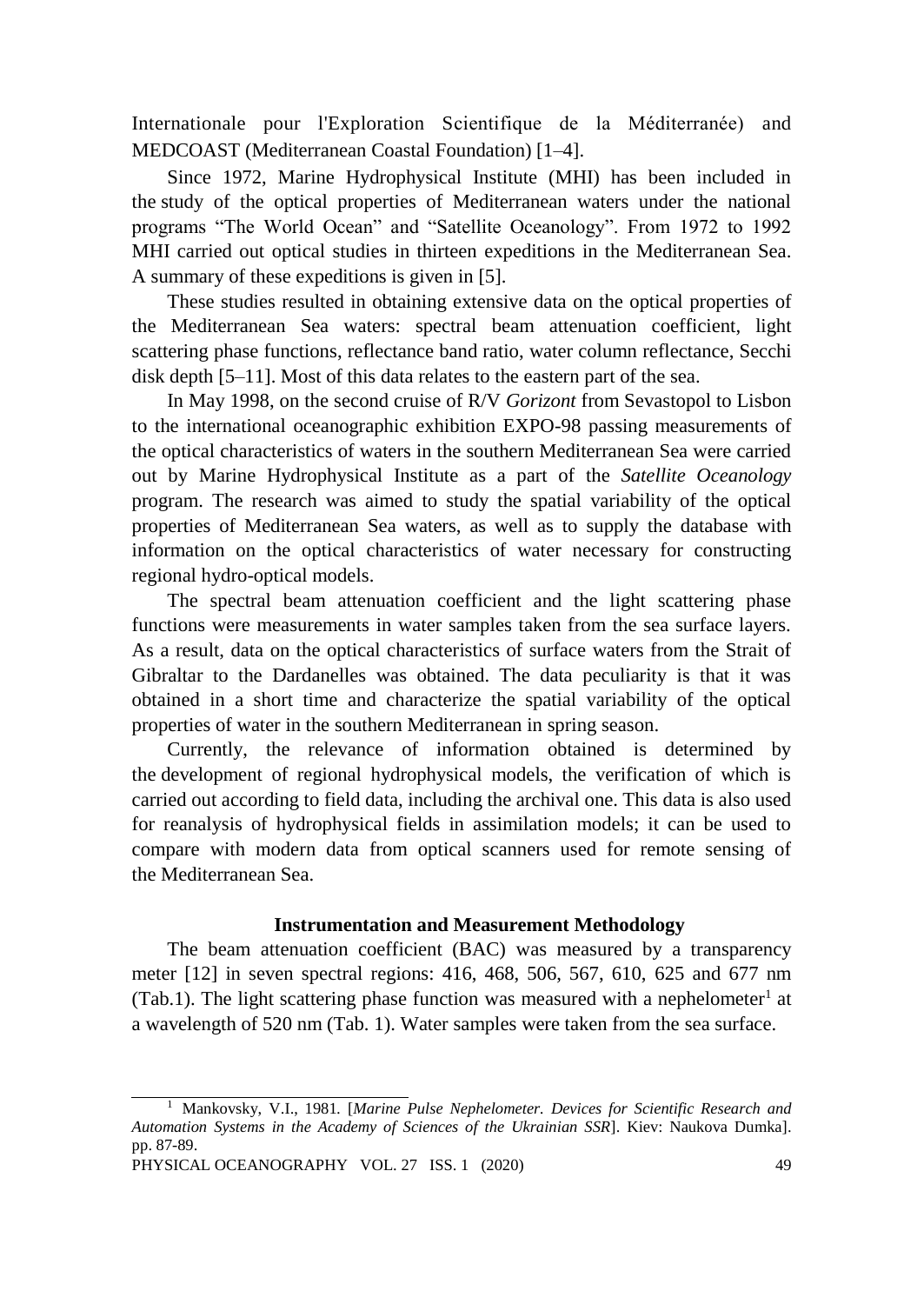**T a b l e 1**

**Technical characteristics of the devices**

| Parameter name                                                                         | Value                                |  |  |  |  |
|----------------------------------------------------------------------------------------|--------------------------------------|--|--|--|--|
| Transparency meter                                                                     |                                      |  |  |  |  |
| Spectral range of BAC measurement, nm                                                  | $416 - 677$                          |  |  |  |  |
| Number of spectral channels, pcs.                                                      | 13                                   |  |  |  |  |
| BAC measurement range of, $m^{-1}$ (ln)                                                | $0.05 - 2.0$                         |  |  |  |  |
| BAC measurement Error, %                                                               | 5                                    |  |  |  |  |
| Nephelometer                                                                           |                                      |  |  |  |  |
| Measurement angles of the scattering coefficient $\sigma(\theta)$ , $\theta$ , $\circ$ | 2; 7.5 further every 5 up to $162.5$ |  |  |  |  |
| Spectral area of measurements, nm                                                      | 520                                  |  |  |  |  |
| Error of measurements $\sigma(\theta)$ , %                                             | 10                                   |  |  |  |  |

## **Measurement Results and their Discussion**

Fig. 1 shows the areas of measurement of optical characteristics along the vessel route. Tab. 2 gives the description of the regions.

*Beam attenuation coefficient*. Fig. 2 shows the BAC value at a wavelength of 416 nm in the measurement regions. A specific feature of spatial variability in the basin from the Alboran Sea to the Levantean Sea is a gradual decrease in the beam attenuation coefficient  $\varepsilon$ (416) from 0.368 to 0.159 m<sup>-1</sup>. A decrease in ε in this part of the basin was also observed at other wavelengths (Tab. 3).



**F i g. 1.** Route of the 2nd cruise of R/V *Gorizont* (crosses with numbers 1–7 denote the regions where hydrooptical characteristics were measured (Table 2))

High values of the beam attenuation coefficient  $\varepsilon$ (416) (1.242 m<sup>-1</sup>) observed in the northern Aegean Sea near the Dardanelles refers to the waters of the Marmara Sea entering the Aegean through the strait. The waters of the Marmara Sea that emerged from the strait, having lower salinity and, accordingly, lower density, than the waters of the Aegean Sea, spread in its surface layers.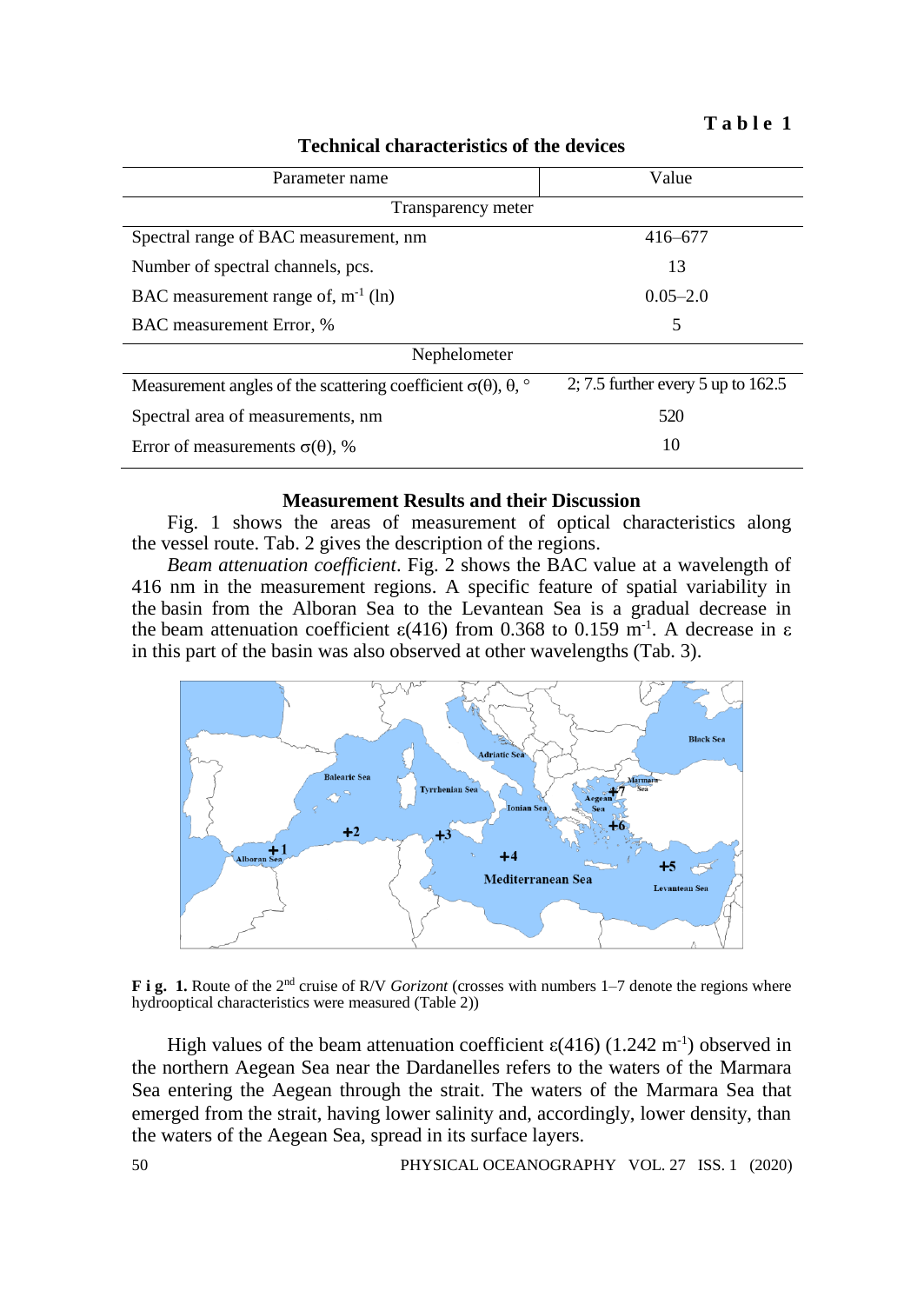| Number | The Mediterranean Sea region           |
|--------|----------------------------------------|
| 1      | The Alboran Sea, the central part      |
| 2      | The Balearic Sea, the southern part    |
| 3      | The Sicily Strait                      |
| 4      | The Ionian Sea, the southern part      |
| 5      | The Levanteane Sea. Rhodes anticyclone |
| 6      | The Aegean Sea, the middle part        |
|        | The Aegean Sea near the Dardanelles    |

**The regions where optical characteristics were measured** 



**F i g. 2.** The beam attenuation coefficient in different regions of the Mideterranean Sea, ε(416), May, 1998 (▲); ε (the average value in the 0–200 m layer), March – April, 2018 (●)

## **T a b l e 3**

| Wavelength<br>$\lambda$ , nm | $\epsilon(\lambda) \cdot 10^3$ , $\overline{m^{-1}}$ |                |     |     |     |     |      |
|------------------------------|------------------------------------------------------|----------------|-----|-----|-----|-----|------|
|                              | Region number                                        |                |     |     |     |     |      |
|                              |                                                      | $\overline{2}$ | 3   | 4   | 5   | 6   | 7    |
| 416                          | 368                                                  | 311            | 201 | 253 | 159 | 322 | 1242 |
| 468                          | 299                                                  | 219            | 133 | 196 | 101 | 246 | 1047 |
| 506                          | 276                                                  | 190            | 120 | 179 | 104 | 230 | 1009 |
| 567                          | 311                                                  | 245            | 177 | 223 | 152 | 253 | 1000 |
| 610                          | 478                                                  | 404            | 361 | 391 | 322 | 414 | 1150 |
| 625                          | 529                                                  | 472            | 437 | 467 | 373 | 483 | 1200 |
| 677                          | 644                                                  | 610            | 566 | 598 | 512 | 633 | 1840 |

The beam attenuation coefficient  $(\epsilon(\lambda) \cdot 10^3)$  in the regions of measurements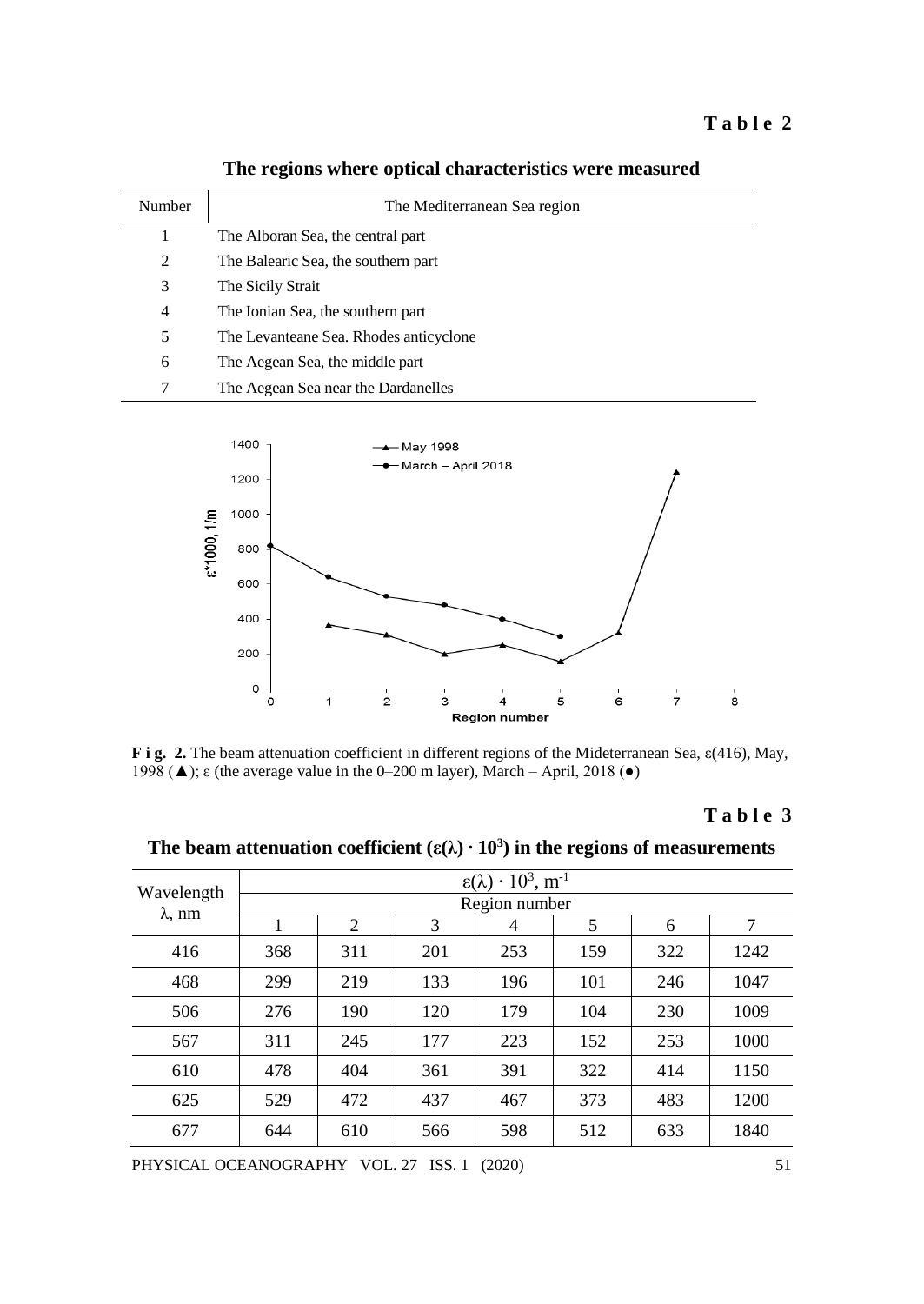In the Mediterranean Sea, a similar spatial variability of the beam attenuation coefficient in the spring period was observed in March – April 2018 according to the data of [3].

The vessel's route [3] passed from the Strait of Gibraltar to the Levant Sea (Fig. 3). Stations with 3000 m depth sounding were carried out along the route. According to averaged data [3, Fig. 2], the vertical distribution of the beam attenuation coefficient in the western and eastern parts of the sea was the same and was characterized by a slight change with depth.



**F** i g. 3. The route of the vessel in the Mediterranean Sea in [3] in March – April, 2018 (the dots show location of the stations where the attenuation coefficient was measured)

Tab. 4 shows the mean values of the attenuation coefficient in the 0–200 m layer in some areas according to [3, Tab. 1]. Unfortunately, in the aforementioned work, the wavelength for attenuation coefficient is not indicated. According to the attenuation coefficient values, the measurements were carried out in the red spectrum range, since according to our data the attenuation coefficients at a wavelength of 625 nm (Tab. 3) have similar values. Nevertheless, the spatial variability of the attenuation coefficient given in [3] is of primary importance.

The Tab. 4 data shows a decrease in attenuation in all areas from the Strait of Gibraltar to the eastern Mediterranean (the Ionian Sea and Levantean Sea). As a result, the value of the attenuation coefficient  $\varepsilon$  decreased from 0.82 to 0.30 m<sup>-1</sup>.

### **T a b l e 4**

**Average value of the attenuation coefficient (ε) in the 0–200 m layer in different regions of the Mediterranean Sea based on [3, Table 1]**

| Average value of the attenuation coefficient, ε, $M^{-1}$ |                       |                 |                 |                                     |
|-----------------------------------------------------------|-----------------------|-----------------|-----------------|-------------------------------------|
| The Strait of<br>Gibraltar                                | The Algerian<br>basin | Corsica         | the Sicily      | The eastern<br>Mediterranean<br>Sea |
| $0.82 \pm 0.10$                                           | $0.64 \pm 0.12$       | $0.53 \pm 0.07$ | $0.48 \pm 0.10$ | $0.30 \pm 0.09$                     |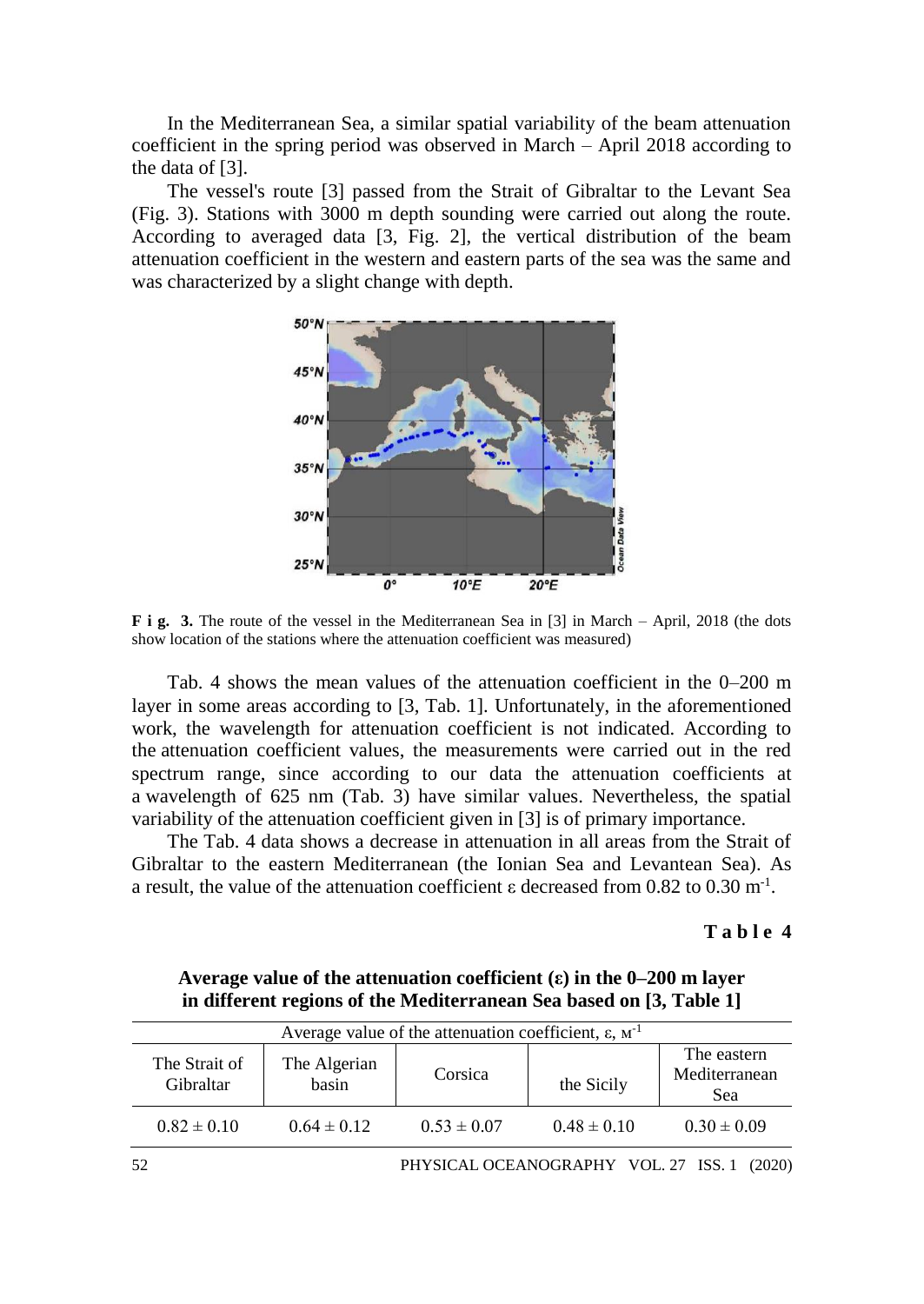The Mediterranean Sea is generally characterized by a low content of nutrients and a low level of chlorophyll [13, 14]. The spatial variability of the beam attenuation coefficient in the Mediterranean Sea is explained by the spatial variability of the productivity of surface North Atlantic waters entering it through the Strait of Gibraltar. The content of nutrients in these waters is small [15, 16], and it decreases as the waters move along the southern part of the sea from the Gibraltar Strait to the east due to the consumption of nutrients by phytoplankton. The surface waters are slightly replenished by biogenic matters from deep waters, since the accumulation of nutrients in the deep waters of the sea is hindered by the continuous outflow of these waters back to the Atlantic Ocean through the Strait of Gibraltar [15]. Vertical transport exists in limited frontal and few upwelling areas [14]. Due to these factors, the biological productivity of surface sea water and, accordingly, the concentration of phytoplankton in them decrease, which leads to an increase of the water transparency [17, p. 229–234].

The above facts does not apply to the Aegean Sea waters, since the North Atlantic waters do not enter this sea.

Tab. 3 and Fig. 4 show the attenuation coefficient spectra  $\varepsilon(\lambda)$  in different regions of the Mediterranean Sea. The spectrum shape in the Aegean Sea waters near the Dardanelles, where the waters of the Marmara Sea were registered, differs by the position of the minimum  $\varepsilon(\lambda)_{min}$  – in the Mediterranean Sea it is at wavelengths of 468–506 nm, in the waters of the Marmara Sea – at 567 nm. Such a shift in the minimum in the attenuation coefficient spectrum occurs at high concentrations of dissolved organic matter (yellow matter) in water. The absorption coefficient of yellow matter is maximal in the short-wave spectrum region and decreases with the law as  $\kappa(\lambda)_{ym}$ ~e<sup>-μλ</sup> with increasing wavelength. With an increase in the yellow matter concentration, the effect of  $\kappa(\lambda)_{ym}$  on the increase of attenuation coefficient reaches longer wavelengths, which leads to a shift of the minimum  $\varepsilon(\lambda)$  to the long wavelength region.



**F i g. 4.** Spectral characteristics of the beam attenuation coefficient in the Mediterranean Sea different regions (numbers 1–7 correspond to the region numbers)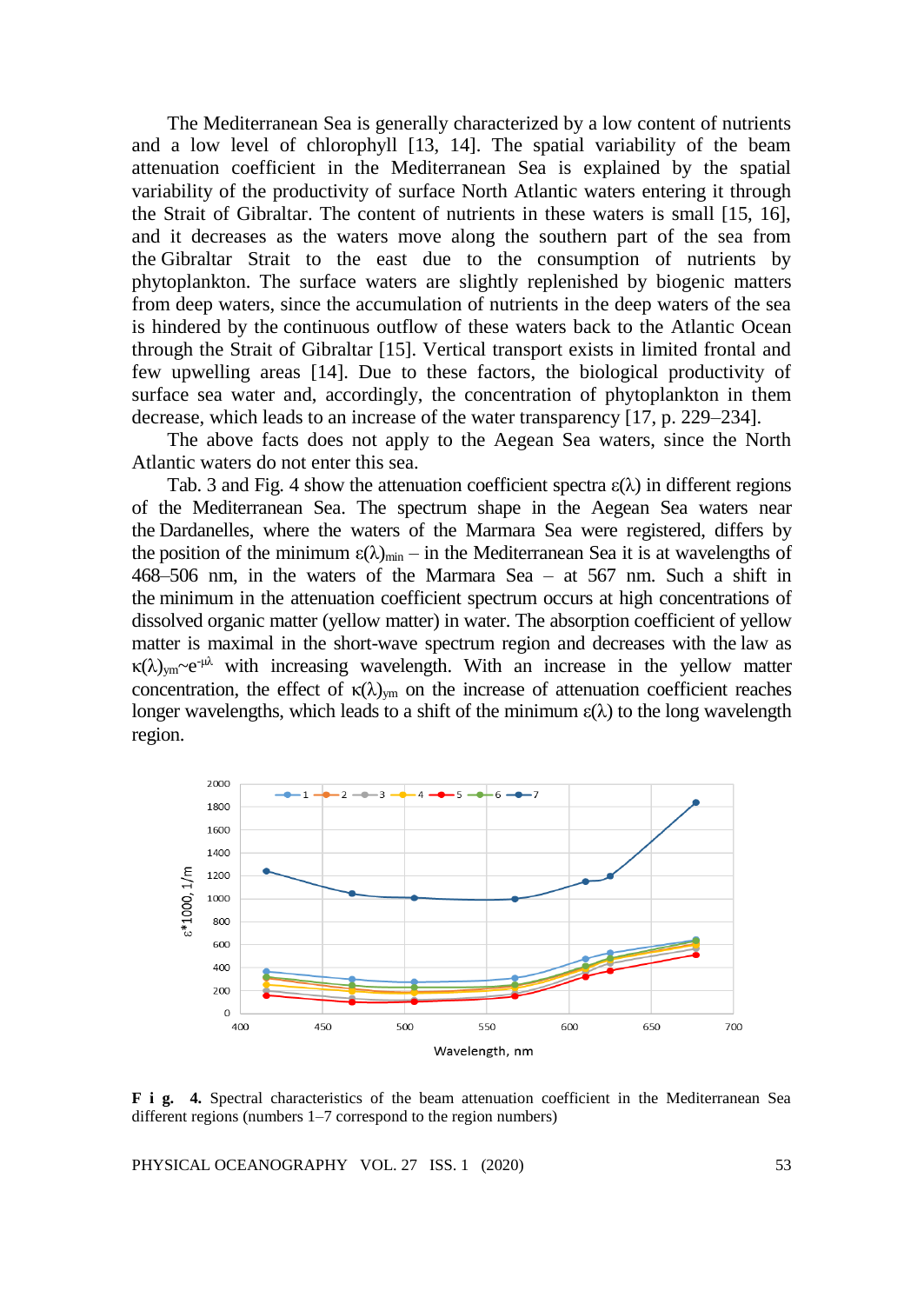According to [18], the amount of yellow matter in the Mediterranean Sea is twice its content in the nearest Atlantic sector. In addition, the values of absorption coefficient  $\kappa$ (442)<sub>ym</sub> by dissolved organic matter is almost 50% higher in the western part of the sea than in the eastern part. Spectra 1–5 (Fig. 4) reflect the indicated trend: due to an increase in the absorption coefficient of yellow matter in the direction from east to west of the Mediterranean Sea, the beam attenuation coefficient at 416 nm wavelength increases accordingly.

*Light scattering phase functions*. Fig. 5 shows the beam scattering coefficients, asymmetry coefficients, and average cosines of scattering in different regions. The spatial variability of the scattering coefficients is similar to the attenuation coefficient variability (Fig. 2). The reasons for this variability are discussed above.

### **T a b l e 5**

| Region<br>number | Scattering coefficient $\sigma$ , 1/m | Asymmetry<br>coefficient $K$ | Average cosine of<br>scattering, $\cos \theta$ |
|------------------|---------------------------------------|------------------------------|------------------------------------------------|
| 1                | 0.19                                  | 58.7                         | 0.946                                          |
| $\mathfrak{D}$   | 0.21                                  | 77.8                         | 0.960                                          |
| 3                | 0.09                                  | 33.9                         | 0.919                                          |
| $\overline{4}$   | 0.15                                  | 56.0                         | 0.944                                          |
| 5                | 0.11                                  | 33.9                         | 0.916                                          |
| 6                | 0.17                                  | 54.6                         | 0.944                                          |
| 7                | 0.27                                  | 38.5                         | 0.906                                          |

#### **Parameters of the light scattering phase functions**

Tab. 6 shows the minimum and maximum values of the phase function parameters observed in the Mediterranean Sea, and for comparison, similar phase function parameters in the Tropical Atlantic waters [19]. The comparison shows the proximity of the values of all parameters.

#### **T a b l e 6**

## **Range of the values of the phase function parameters observed in the Mediterranean Sea and the Tropical Atlantic [15]**

| Region                      | Scattering<br>coefficient $\sigma$ , 1/m | Asymmetry<br>coefficient $K$ | Average cosine of<br>scattering, $\cos \theta$ |  |
|-----------------------------|------------------------------------------|------------------------------|------------------------------------------------|--|
| the<br>Mediterranean<br>Sea | $0.09 - 0.21$                            | $34 - 78$                    | $0.916 - 0.960$                                |  |
| the Tropical<br>Atlantic    | $0.09 - 0.25$                            | $34 - 77$                    | $0.927 - 0.962$                                |  |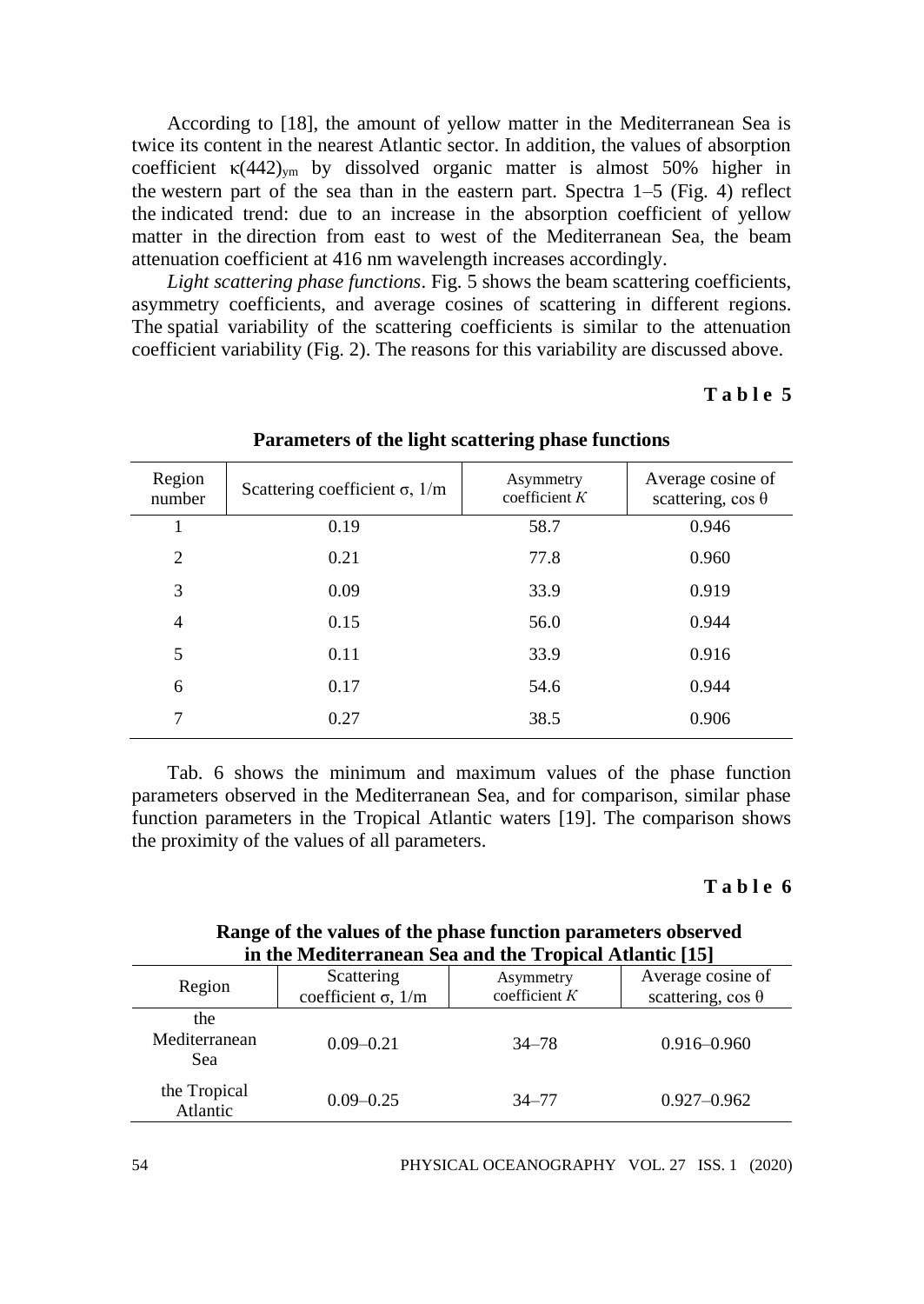In the Mediterranean waters, a close relationship was observed between the asymmetry coefficient of the phase function and the scattering coefficient  $K = f(\sigma)$  (Fig. 5). Such relations in water basins are regional and depend on the composition of the suspended matters in water [20]. In Fig. 5 shows the point for the Aegean waters near the Dardanelles, falling out of the  $K = f(\sigma)$  relationship for the Mediterranean Sea. These parameter values refer to the waters of the Marmara Sea entering the Aegean Sea through the strait. The position of this point on the graph (Fig. 5) according to the model developed in [20] indicates a high concentration of fine suspended matter in the waters of the Marmara Sea.



**F i g. 5.** Relationship between the asymmetry coefficient of scatterring phase function *К* and the scattering coefficient σ:  $\blacklozenge$  – the Mediterranean Sea,  $\blacktriangle$  – the Marmara Sea

Fig. 6 and Tab. 7 show examples of phase functions in the Mediterranean Sea and in the waters of the Marmara Sea.



**F** i **g.** 6. Light scattering phase functions in the Mediterranean Sea: **▲** – the Alboran Sea (region 1);  $\blacksquare$  – the Levantean Sea (region 5),  $\blacklozenge$  – the Marmara Sea (region 7)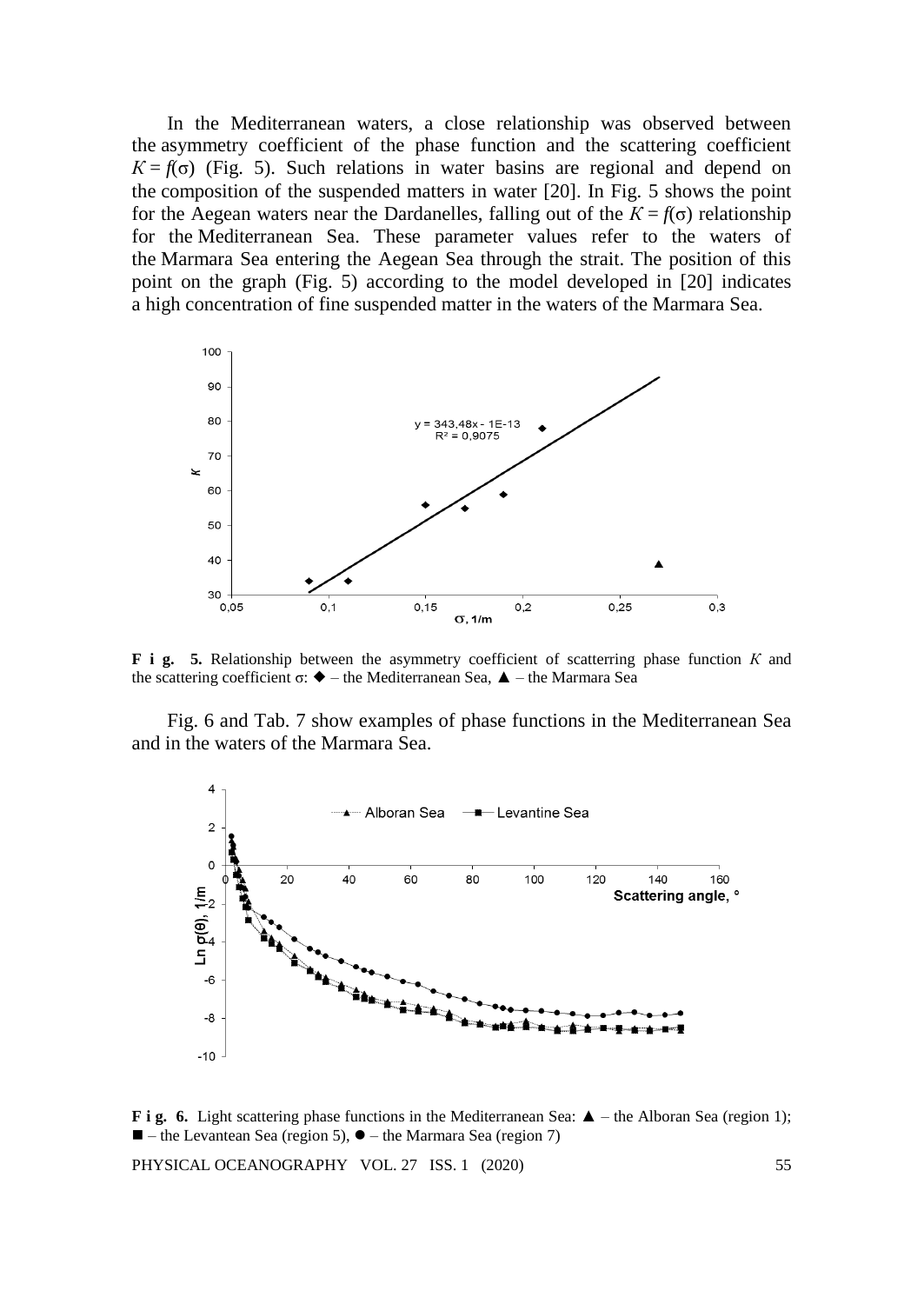| Scattering angle $\theta$ , $\circ$ | Ln $\sigma(\theta)$ , m <sup>-1</sup> |             |             |  |  |
|-------------------------------------|---------------------------------------|-------------|-------------|--|--|
|                                     | in region 1                           | in region 5 | in region 7 |  |  |
| 2.0                                 | 1.334                                 | 0.713       | 1.54        |  |  |
| 7.5                                 | $-1.863$                              | $-2.852$    | $-2.23$     |  |  |
| 12.5                                | $-3.404$                              | $-3.795$    | $-2.69$     |  |  |
| 17.5                                | $-4.094$                              | $-4.347$    | $-3.22$     |  |  |
| 22.5                                | $-4.692$                              | $-5.083$    | $-3.86$     |  |  |
| 27.5                                | $-5.397$                              | $-5.505$    | $-4.35$     |  |  |
| 32.5                                | $-5.819$                              | $-6.072$    | $-4.74$     |  |  |
| 37.5                                | $-6.187$                              | $-6.417$    | $-4.99$     |  |  |
| 42.5                                | $-6.486$                              | $-6.877$    | $-5.31$     |  |  |
| 47.5                                | $-6.923$                              | $-7.061$    | $-5.61$     |  |  |
| 52.5                                | $-7.099$                              | $-7.291$    | 5.80        |  |  |
| 57.5                                | $-7.130$                              | $-7.544$    | $-6.07$     |  |  |
| 62.5                                | $-7.337$                              | $-7.613$    | $-6.21$     |  |  |
| 67.5                                | $-7.452$                              | $-7.682$    | $-6.56$     |  |  |
| 72.5                                | $-7.659$                              | $-7.958$    | $-6.81$     |  |  |
| 77.5                                | $-8.073$                              | $-8.234$    | $-6.99$     |  |  |
| 82.5                                | $-8.211$                              | $-8.311$    | $-7.22$     |  |  |
| 87.5                                | $-8.372$                              | $-8.472$    | $-7.38$     |  |  |
| 92.5                                | $-8.257$                              | $-8.487$    | $-7.54$     |  |  |
| 97.5                                | $-8.119$                              | $-8.441$    | $-7.57$     |  |  |
| 102.5                               | $-8.410$                              | $-8.510$    | $-7.61$     |  |  |
| 107.5                               | $-8.479$                              | $-8.648$    | $-7.71$     |  |  |
| 112.5                               | $-8.326$                              | $-8.648$    | $-7.77$     |  |  |
| 117.5                               | $-8.418$                              | $-8.579$    | $-7.87$     |  |  |
| 122.5                               | $-8.510$                              | $-8.510$    | $-7.84$     |  |  |
| 127.5                               | $-8.648$                              | $-8.510$    | $-7.70$     |  |  |
| 132.5                               | $-8.487$                              | $-8.625$    | $-7.68$     |  |  |
| 137.5                               | $-8.487$                              | $-8.648$    | $-7.84$     |  |  |
| 142.5                               | $-8.556$                              | $-8.556$    | $-7.82$     |  |  |
| 147.5                               | $-8.625$                              | $-8.464$    | $-7.73$     |  |  |

**The light scattering phase functions in the Mediterranean Sea waters**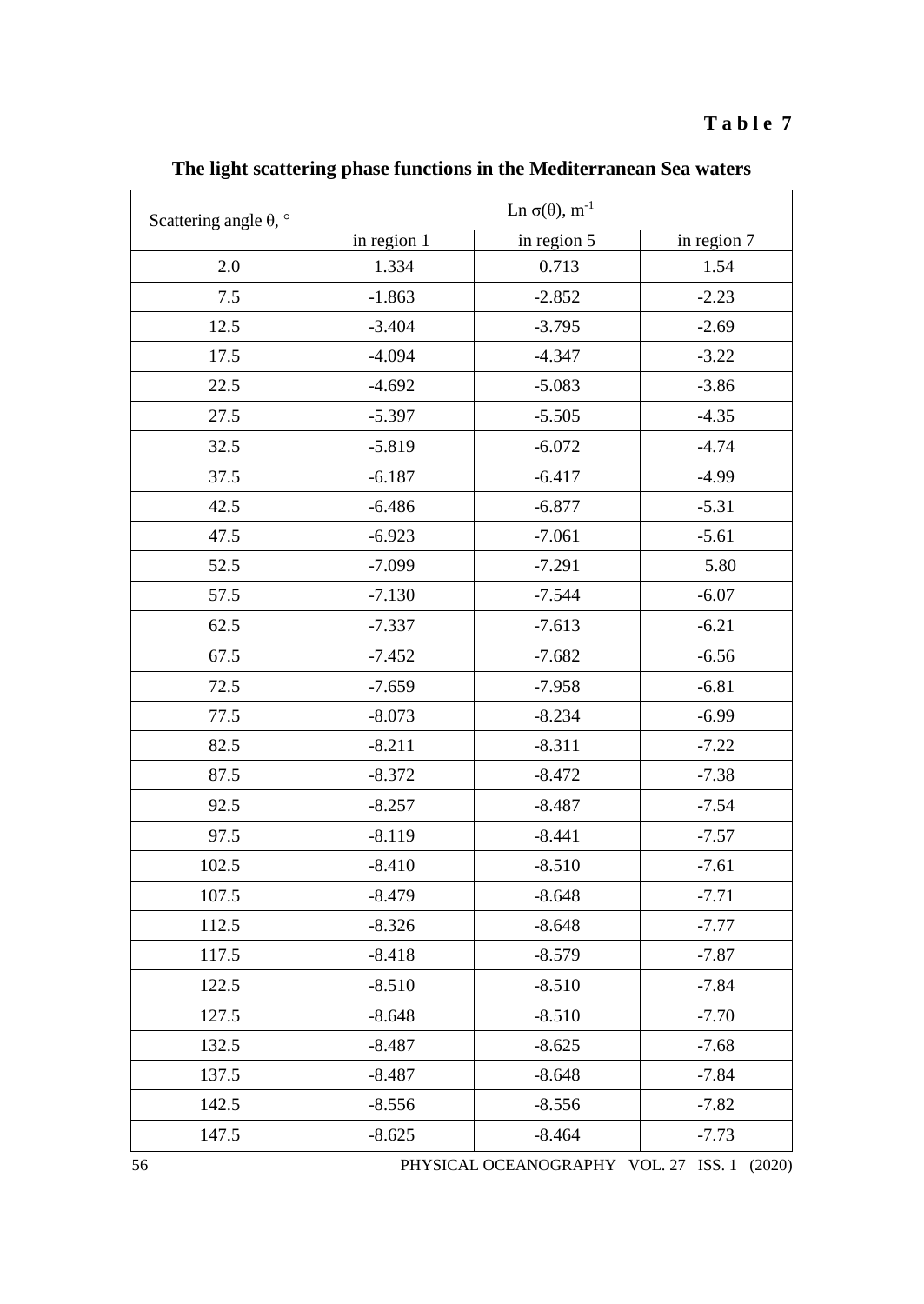### **Conclusion**

In May 1998, data characterizing spatial variability of the optical properties of the waters of the southern Mediterranean Sea in spring season were obtained from the measurements taken on R/V *Gorizont*.

The coefficients of beam attenuation and scattering in surface waters are gradually decreasing in the direction from the western Mediterranean Sea to the eastern one. The same spatial variability of the attenuation coefficient in the Mediterranean Sea in the spring (March – April 2018) is observed according to field data in [3].

In the Aegean Sea near the Dardanelles, the Marmara Sea waters are observed, characterized by high coefficients of the beam attenuation and scattering.

The parameters of light scattering phase functions in the Mediterranean Sea waters are similar to those in the Atlantic tropical waters.

In the Mediterranean Sea waters, as in other water basins, there is a relationship between the asymmetry coefficient of the light scattering phase function and scattering coefficient, which is manifested in increase of the phase function asymmetry coefficient with the scattering coefficient.

Presented data on the optical characteristics of the surface Mediterranean Sea waters can later be used for a comparative analysis of empirical data on the optics of Mediterranean waters obtained in the framework of field research and remote sensing of the Mediterranean Sea.

#### REFERENCES

- 1. Burenkov, V.I., Kopelevich, O.V., Sheberstov, S.V., Ershova, S.V. and Evdoshenko, M.A., 1999. Bio-Optical Characteristics of the Aegean Sea Retrieved from Satellite Ocean Color Data. In: P. Malanotte-Rizzoli and V. Eremeev, eds., 1999. *The Eastern Mediterranean as a Laboratory Basin for the Assessment of Contrasting Ecosystems*. Dordrecht: Springer, pp. 313-326.
- 2. Karageorgis, A.P., Georgopoulos, D., Kanellopoulos, T.D., Mikkelsen, O.A., Pagou, K., Kontoyiannis, H., Pavlidou, A. and Anagnostou, Ch., 2012. Spatial and Seasonal Variability of Particulate Matter Optical and Size Properties in the Eastern Mediterranean Sea. *Journal of Marine Systems*, 105–108, pp. 123-134. https://doi.org/10.1016/j.jmarsys.2012.07.003
- 3. Chaikalis, S., Velaoras, D., Karageorgis, A.P., Sofianos, S., Gogou, A., Cardin, V. and Hainbucher, D., 2018. LISST Measurements in the Mediterranean Sea: Relationships between Particle Optical Characteristics and Hydrology. In: Y.C. Agraval, A. Santos and O. Mikkelsen, 2018. *6 th Biennial Conference Particles in Europe, PiE-2018 (Lisbon, Portugal; 14–17 October 2018): Collection of Papers*. Lisbon, Portugal, pp. 20-31. Available at: https://www.researchgate.net/publication/329365915\_LISST\_measurements\_in\_the \_Mediterranean\_Sea\_Relationships\_between\_particle\_optical\_characteristics\_and\_h ydrology [Accessed: 10 January 2020].
- 4. Malanotte-Rizzoli, P., Artale, V., Borzelli-Eusebi, G.L., Brenner, S., Crise, A., Gacic, M., Kress, N., Marullo, S., Ribera d'Alcalà, M. [et al.], 2014. Physical Forcing and Physical/Biochemical Variability of the Mediterranean Sea: A Review of Unresolved Issues and Directions for Future Research. *Ocean Science*, 10(3), pp. 281-322. https://doi.org/10.5194/os-10-281-2014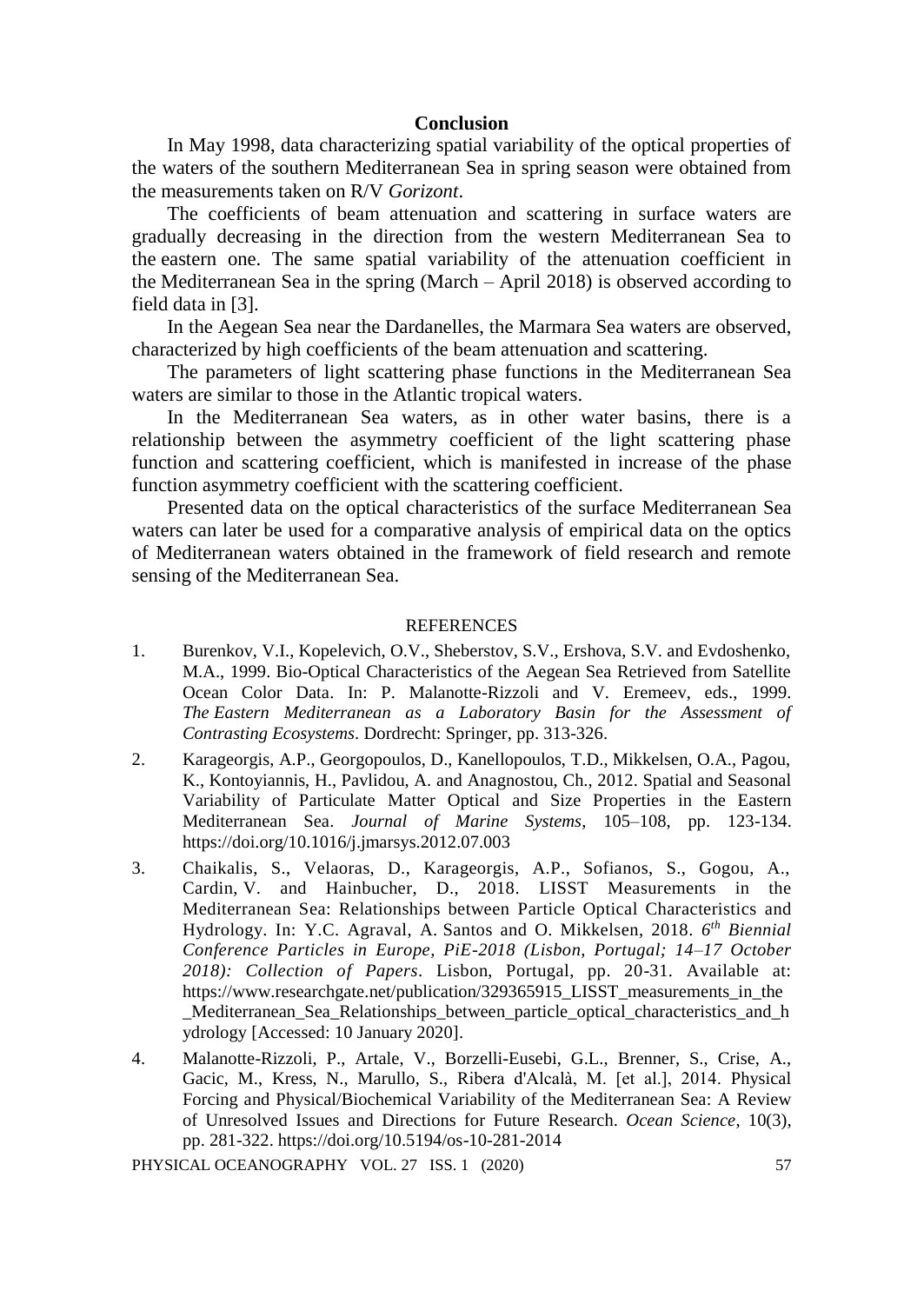- 5. Mankovsky, V.I., Mishonov, A.V., Vladimirov, V.L. and Solov'ev, M.V., 1999. Optical Studies by the MHI of the Eastern Mediterranean: Available Data and Some Results. In: P. Malanotte-Rizzoli, V.N. Eremeev, eds., 1999. *The Eastern Mediterranean as a Laboratory Basin for the Assessment of Contrasting Ecosystems*. Dordrecht: Springer, pp. 127-139.
- 6. Afonin, E.I., Kaigorodov, M.N., Shemshura, V.E. and Shubina, A.A., 1973. Seasonal Variations of the Optical Structure of Water of the Strait of Gibraltar. In: MHI, 1973. *Marine Hydrophysical Research*. Sevastopol: MHI. No. 2, pp. 188-194.
- 7. Man'kovsky, V.I., Li, M.E. and Solov'ev, M.V., 1978. On Optical Structure of Waters in the Gulf of Lions and Its Chance after the Action of Mistral. In: MHI, 1978. *Soviet-French Studies. Ocean-Atmosphere Interaction*. Sevastopol: MHI, pp. 84-91.
- 8. Martynov, O.V., Vladimirov, V.L., Fedirko, V.I. and Kravtsov, G.L., 1984. Hydro-Optical Characteristics of the Levantine Sea Waters. In: K.S. Shifrin and B.I. Utenkov, eds., 1984. *The Sea and the Atmosphere Optics: Abstracts (October 1984, Batumi)*. Leningrad, pp. 69-70.
- 9. Vladimirov, V.L. and Urdenko, V.A., 1985. Possible test Water Area for Calibrating Optical Satellite Devices. *Issledovanie Zemli iz Kosmosa*, (2), pp. 85-89 (in Russian).
- 10. Man'kovsky, V.I. and Solov'ev, M.V., 2002. Optical Parameters of the Izmir Bay and Influence of Izmir Sewage on Its. In: MHI, 2002. *Ecological Safety of Coastal and Shelf Zones and Comprehensive Use of Shelf Resources*. Sevastopol: MHI NANU. Iss. 1(6), pp. 93-109 (in Russian).
- 11. Man'kovsky, V.I., 2012. Spectral Contributions of the Components of Seawater to the Beam Attenuation Coefficient in Surface Waters of the Mediterranean Sea. *Physical Oceanography*, 21(5), pp. 305-319. https://doi.org/10.1007/s11110-012- 9124-z
- 12. Mankovsky, V.I., 2012. Spectral Laboratory Transparencymeter with Variable Base. In: MHI, 2012. *Monitoring Systems of Environment*. Sevastopol: MHI. Iss. 17, pp. 56-60.
- 13. Stambler, N*.*, 2012. Underwater Light Field of the Mediterranean Sea. In: N. Stambler, Ed., 2012. *Life in the Mediterranean Sea: A Look at Habitat Changes*. Hauppauge, USA: Nova Science Publishers, Inc. Chapter 7, pp. 175-198.
- 14. Siokou-Frangou, I., Christaki, U., Mazzocchi, M.G., Montresor, M., Ribera d'Alcalá, M., Vaqué, D. and Zingone, A., 2010. Plankton in the Open Mediterranean Sea: A Review. *Biogeosciences*, 7(5), pp. 1543-1586. https://doi.org/10.5194/bg-7-1543- 2010
- 15. Ryan, W.B.F., Olausson, E. and Fairbridge, R.W., 1966. Mediterranian Sea. In: R.W. Fairbridge, ed., 1966. *The Encyclopedia of Oceanography*. New York: Reinhold Publishing Corporation, pp. 490-499.
- 16. Dubravin, V.F., 2013. Biogeographical Structure. In: V.F. Dubravin, 2013. *Atlas of Thermohaline and Biological Structure of Waters of the Atlantic Ocean*. Kaliningrad: Kapros. Chapter 5, pp. 216-276 (in Russian).
- 17. Kopelevich, O.V., 1983. Small Parametric Model of Optical Properties of Sea Water. In: A.S. Monin, ed., 1983. *Ocean Optics, Vol. 1: Physical Optics of Ocean.*  Moscow: Nauka, pp. 208-234 (in Russian).